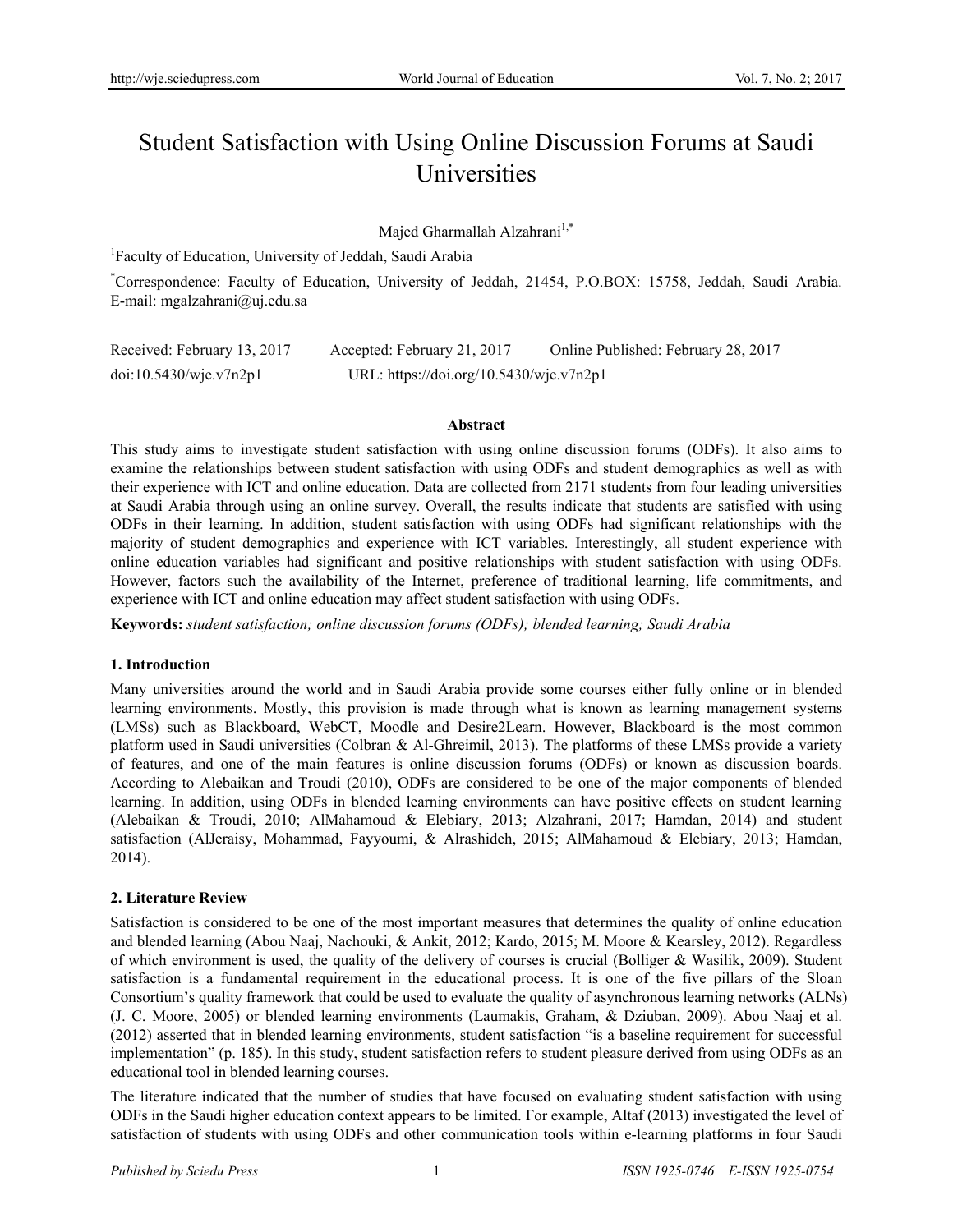universities. He found that almost half of them were using ODFs and had high level of satisfaction with its usage. A more pertinent study was conducted by Alamro and Schofield (2012) to evaluate student satisfaction with using ODFs alongside traditional learning in Qassim Medical School. The study found that most of students were satisfied with using ODFs. The majority of students reported that they look forward to use ODFs again in future, enjoyed the ODFs' environment, and were motivated to use ODFs with traditional learning classes in a blended learning approach. Overall, the study indicated that participants were satisfied with using ODFs in their learning alongside traditional classes. In a similar context, an Arabic context, a study conducted by Shana (2009) also indicated that students were satisfied with using ODFs alongside traditional learning. All of the students involved in Shana's study (2009) reported that they would like to use ODFs in the future.

The literature review in the Saudi higher education context also showed that using ODFs in blended learning courses is likely to increase student satisfaction. For example, student satisfaction was found to be higher in blended learning environments that used ODFs than in the traditional learning environment (AlMahamoud & Elebiary, 2013). The empirical investigation of AlMahamoud and Elebiary (2013) revealed that the higher satisfaction of students most likely was "impacted by the more active classroom teaching approach utilized in the blended course format." (p. 4658). AlMahamoud and Elebiary (2013) concluded that higher student satisfaction with blended learning courses is the result of "good learning" (p. 4658). More recently, AlJeraisy et al. (2015) asserted that ODFs "are effective learning tools that promote overall student satisfaction with the online experience and content of the course" (p. 256). Empirically, AlJeraisy et al. (2015) found that, in blended learning courses, students with access to ODFs were significantly more satisfied than students without access to this tool in terms of learning experience, interaction with academic staff and other students, and the ability of academic staff to engage them using the Moodle system.

Overall, the findings of these studies indicated that students were satisfied with using ODFs, particularly when they used ODFs as a supplementary pedagogical tool in blended learning courses in order to enhance traditional learning. However, none of these previous studies has investigated the relationships between student satisfaction with using ODFs in particular and student demographics or experience with ICT and online education. Internationally, the literature indicated that a number of studies have identified key factors that influence student satisfaction with using ODFs in fully online courses or in blended courses. For example, Lang and Costello (2009) discussed factors related to the role of instructor, student attitude, social presence, usefulness, and effectiveness of ODFs. Others focused on instructor presence (e.g., see Ladyshewsky, 2013) and interaction either with instructor or with peers as well as the clarity of design (e.g., see Swan, 2001; Swan & Shih, 2005). However, very few studies have focused on the relationships between student satisfaction with using ODFs and student demographics or experience with ICT and online education (Jackson, 2014; Ryan, 2013). For example, Ryan (2013) found a statistical and positive relationship between student satisfaction with using ODFs and previous online courses, but no statistical relationships were found with computer expertise or study type. Although data regarding student age and gender were collected in Ryan's study (2013), the relationships of these variables with satisfaction with using ODFs were not reported. More recently, Jackson (2014) did not find significant differences in student satisfaction with using ODFs based on their gender, Grade point average (GPA), or age -18 to 24 and 25 and older, but found a significant difference based on the number of online courses students have taken either one or two courses or three or more courses.

To conclude, while studies in the Saudi higher education context regarding evaluating student satisfaction with using ODFs appear to be limited, the relationships between student satisfaction with using ODFs and student demographics or experience with ICT and online education seem to be undiscussed entirely. Accordingly, investigating student satisfaction with using ODFs and these relationships is critical for those who desire high quality learning environments.

# **3. Research Questions of the Study**

The study addresses the following research questions:

- **1.** How satisfied are students with using ODFs?
- **2.** Is there any statistical relationship between student satisfaction and demographic variables?
- **3.** Is there any statistical relationship between student satisfaction and experience with ICT?
- **4.** Is there any statistical relationship between student satisfaction and experience with online education?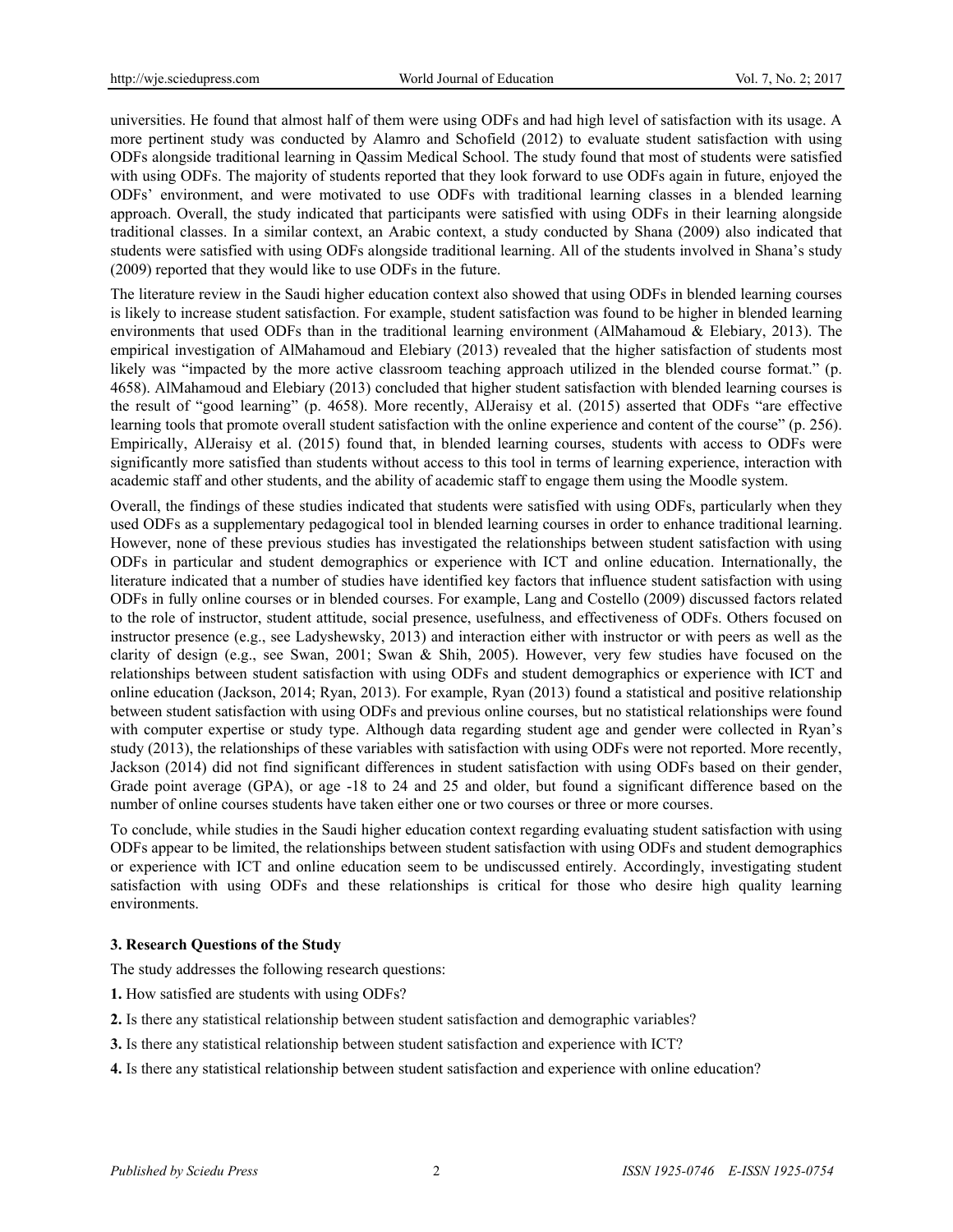# **4. Methodology**

# *4.1 Research Setting and Participants*

The setting for this study was four public universities located at different regions of the country. These universities were: Central Region University (CRU), Western Region University (WRU), Eastern Region University (ERU) and Southern Region University (SRU). These are pseudonyms as the identification of the universities' names is kept confidential due to ethical considerations. It should be highlighted that universities located at the north region of the country were not involved because either were recently established universities and/or have small population. However, the selected universities are from the largest universities in Saudi Arabia or within the regions they belong to. In addition, these universities were established during the second part of the last century.

Sampling for participants followed the saturation sampling technique, as all students' email addresses at the four universities were known to the universities. The saturation sampling technique is commonly used in universities as it eliminates coverage error, as every member is invited to participate (Sue & Ritter, 2007). Hence, all students whose emails were registered on the databases of the targeted universities received the invitation email containing a given link that participants could follow to fill out the online survey. As a result, 2171 students completed the online survey.

#### *4.2 Instrument*

An online survey was designed for this study. It was divided into three main sections; demographic information, ICT use and experience, and student satisfaction with using ODFs. Items related to the satisfaction scale (eight items) were derived form from the literature (e.g., Alamro & Schofield, 2012; Algahtani, 2011; Garnham & Kaleta, 2002; Skelton, 2007). However, the assurance of the reliability of the student satisfaction scale is important (Pallant, 2011) and is a presupposed requirement for the measurement validity (Bryman, 2012). Therefore, internal consistency was examined through the indicator of Cronbach's alpha coefficient. The Cronbach's alpha coefficient value was 0.88 indicating that the student satisfaction scale was considered reliable (Bryman, 2012; Pallant, 2011). The survey provider "Smartsurvey" (www.smartsurvey.co.uk) was used to mount and deliver the survey online and to host it during the data collection process. This type of online survey is known as a web-based survey which "is designed as a web page and located on a host site where visitors to the site can access it" (Denscombe, 2007, p. 160). The online survey was available in Arabic and English languages.

#### *4.3 Analysis Procedures*

The Statistical Package for Social Sciences (SPSS v.20.0 package) was used in this study. The assumptions of parametric techniques including independency, normality and homogeneity (Carver & Nash, 2012; Connolly, 2007; Field, 2009) were checked to ensure that they were not violated. Each participant received the invitation email and completed it through the given link, so the responses could be assumed to be independent. The sample size in this study resolved the assumption of normality of the distribution (Field, 2009; Pallant, 2011). The Levene's test was used to check the assumption of homogeneity and the result was not significant  $(>0.05)$  for the satisfaction scale, confirming that the variance was equal across male and female groups for the four Saudi universities  $F = .788$ ,  $P = .788$  $=.375.$ 

# **5. Results**

# *5.1 Demographic Information*

Table1 shows the demographic information of the 2171 students across the four Saudi universities.

Table1 shows that the majority of students were; affiliated to the Central Region University (CRU), females, undergraduates, studying on campus, Saudis, not working, and studying full time. It should be highlighted that about a third of students had not reported their program of study and the GPA as they might be were in the first semester of study in which they have not selected the program of study yet and the GPA has not been issued yet. In addition, almost two fifth of students were in the first year of study and that students who their age ranged from 19 to 20 years represented the highest proportion of participants. Moreover, more than one third of students were studying 11 to 15 or 16 to 20 hours per week.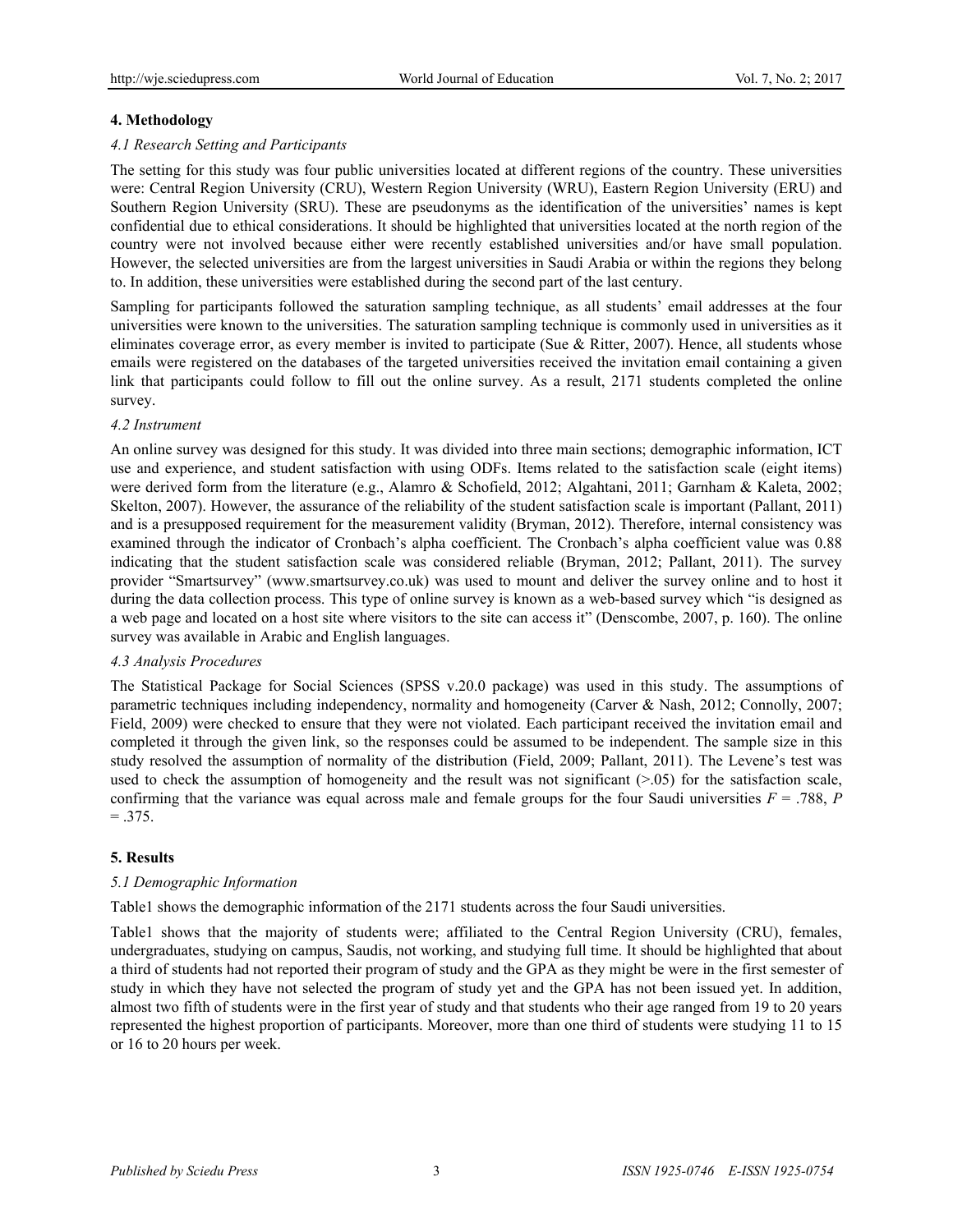| Variable               | <b>Response</b>  | N(%)        | Variable             | <b>Response</b>    | N(%)        |
|------------------------|------------------|-------------|----------------------|--------------------|-------------|
|                        | <b>CRU</b>       | 1359 (62.6) |                      | Not reported       | 597 (27.5)  |
|                        | <b>WRU</b>       | 526 (24.2)  | of<br>Program        | Humanities         | 570 (26.3)  |
| University             | <b>ERU</b>       | 121(5.6)    | study                | Health             | 276(12.7)   |
|                        | <b>SRU</b>       | 165(7.6)    |                      | Science            | 728 (33.5)  |
| Gender                 | Male             | 868 (40.0)  | Nationality          | Saudi              | 2013 (92.7) |
|                        | Female           | 1303 (60.0) |                      | Non Saudi          | 158(7.3)    |
|                        | 18 years         | 284(13.1)   |                      | Not reported       | 674 (31.0)  |
|                        | 19 & 20 years    | 911(42.0)   |                      | $0.00 - 1.00$      | 3(0.1)      |
|                        | 21 & 22 years    | 438 (20.2)  | Grade<br>point       | 1.01-2.50          | 38(1.8)     |
| Age                    | 23 & 24 years    | 151(7.0)    | average (GPA)        | $2.51 - 3.50$      | 251 (11.6)  |
|                        | 25 to 30 years   | 247(11.4)   |                      | 3.51-4.50          | 676(31.1)   |
|                        | 31 years & older | 140(6.4)    |                      | 4.51-5.00          | 529 (24.4)  |
|                        | Diploma          | 37(1.7)     |                      | 1 hour to 10 hours | 314(14.5)   |
| <b>Education</b> level | Undergraduate    | 1919 (88.4) | Total<br>study       | 11 to 15 hours     | 763 (35.1)  |
|                        | Masters student  | 198(9.1)    | hours per week       | 16 to 20 hours     | 794 (36.6)  |
|                        | Doctoral student | 17(0.8)     |                      | 21 hours & more    | 300 (13.8)  |
|                        | First year       | 843 (38.8)  |                      |                    |             |
|                        | Second year      | 604(27.8)   |                      | Not working        | 1786 (82.3) |
| Study year             | Third year       | 430 (19.8)  | Employment<br>status | Working part time  | 111(5.1)    |
|                        | Fourth year      | 226 (10.4)  |                      | Working full time  | 274 (12.6)  |
|                        | $>$ 4 years      | 68(3.1)     |                      |                    |             |
|                        | On campus        | 1754 (80.8) |                      | Full time          | 1921 (88.5) |
| Study mode             | Off campus       | 246 (11.3)  | Study type           | Part time          | 250(11.5)   |
|                        | Both modes       | 171(7.9)    |                      |                    |             |

| Table 1. Student Demographic Information |
|------------------------------------------|
|------------------------------------------|

# *5.2 Usage and Experience of ICT*

Students were asked regarding their frequent use of ICT tools and the responses are shown in Table 2.

**Table 2.** Frequent Use of ICT Tools

|                 | <b>Never</b> | Very rarely | Rarely             | Often              | Very often  | $M^b(SD)$   |
|-----------------|--------------|-------------|--------------------|--------------------|-------------|-------------|
| <b>ICT</b> tool | $N (%)^a$    | $N (%)^a$   | N (%) <sup>a</sup> | N (%) <sup>a</sup> | $N({\%})^a$ |             |
| Computers       | 6(0.3)       | 18(0.8)     | 89(4.1)            | 490 (22.6)         | 1568 (72.2) | 3.66(0.625) |
| Internet        | 1(0.0)       | 5(0.2)      | 14(0.6)            | 124(5.7)           | 2027 (93.4) | 3.92(0.324) |
| Email           | 25(1.2)      | 71(3.3)     | 203(9.4)           | 662(30.5)          | 1210(55.7)  | 3.36(0.868) |
| <b>ODFs</b>     | 162(7.5)     | 318 (14.6)  | 567(26.1)          | 724 (33.3)         | 400(18.4)   | 2.41(1.162) |
| <b>LMSs</b>     | 643 (29.6)   | 280(12.9)   | 407(18.7)          | 491 (22.6)         | 350(16.1)   | 1.83(1.468) |

a. The percentages are out of the total number of participants for each ICT tool.

b. The range was  $0 =$  Never to  $4 =$  Very often.

Overall, the data in Table 2 show that the majority of students were using the Internet and computers most frequently, but that the use of more educational tools such LMSs was limited. In addition, more than half of students were often or very often using ODFs.

Students were also asked regarding their experience level of using ICT tools and the responses are shown in Table 3.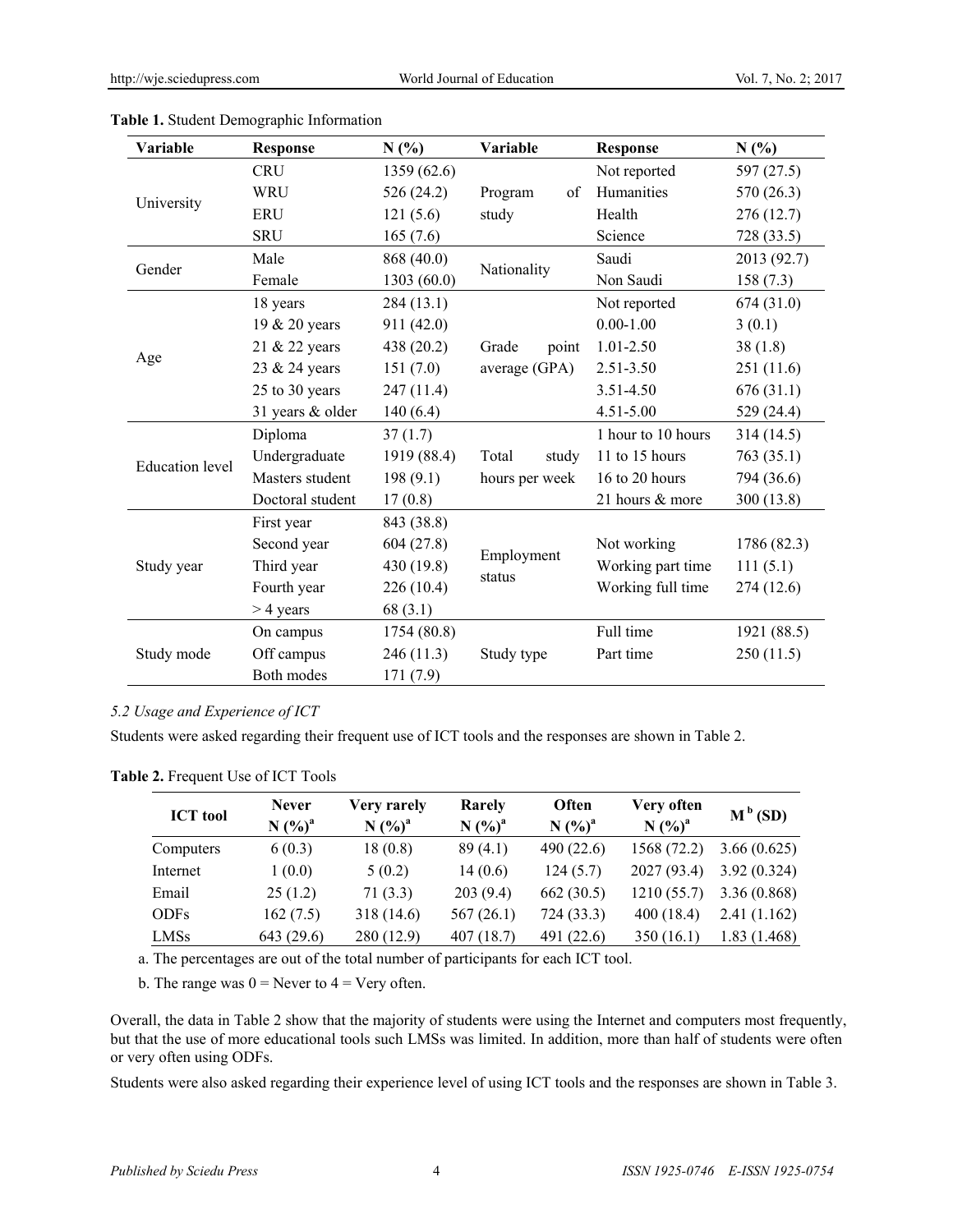| <b>ICT</b> tool | No experience<br>$N (%)^a$ | Little<br>N (%) <sup>a</sup> | Moderate<br>$N (%)^a$ | <b>Extensive</b><br>$N (%)^a$ | $M^b(SD)$   |
|-----------------|----------------------------|------------------------------|-----------------------|-------------------------------|-------------|
| Computers       | 5(0.2)                     | 165(7.6)                     | 1045(48.1)            | 956 (44.0)                    | 3.36(0.630) |
| Internet        | 1(0.0)                     | 81(3.7)                      | 813 (37.4)            | 1276(58.8)                    | 3.55(0.570) |
| Email           | 24(1.1)                    | 120(5.5)                     | 719(33.1)             | 1308 (60.2)                   | 3.53(0.653) |
| <b>ODFs</b>     | 171(7.9)                   | 493 (22.7)                   | 853 (39.3)            | 654(30.1)                     | 2.92(0.915) |
| <b>LMSs</b>     | 719 (33.1)                 | 522(24.0)                    | 611(28.1)             | 319 (14.7)                    | 2.24(1.068) |

#### **Table 3.** Experience Level with ICT Tools

a. The percentages are out of the total number of participants for each ICT tool.

b. The range was  $1 = No$  experience to  $4 = Extensive$ .

Overall, the data in Table 3 reveal that students had great experience of using Internet, email, and computers, respectively. However, they had little experience with using LMSs and appeared to have a moderate experience with using ODFs.

# *5.3 Purpose of Using ICT*

Students were also asked regarding the purpose of using ICT tools and the responses are shown in Table 4.

#### **Table 4.** Purpose of Using ICT Tools

| <b>ICT</b> tool | <b>NA</b>          | <b>Others</b> | <b>Entertainment</b> | <b>Health</b> | <b>Education</b> |
|-----------------|--------------------|---------------|----------------------|---------------|------------------|
|                 | N (%) <sup>a</sup> | $N (%)^a$     | $N (%)^a$            | $N (%)^a$     | $N (%)^a$        |
| Computers       | 5(0.2)             | 171(7.9)      | 399 (18.4)           | 22(1.0)       | 1574(72.5)       |
| Internet        | 2(0.1)             | 245(11.3)     | 947 (43.6)           | 51 $(2.3)$    | 926(42.7)        |
| Email           | 42(1.9)            | 410(18.9)     | 133(6.1)             | 25(1.2)       | 1561 (71.9)      |
| <b>ODFs</b>     | 284(13.1)          | 360(16.6)     | 374 (17.2)           | 100(4.6)      | 1053(48.5)       |
| <b>LMSs</b>     | 811 (37.4)         | 113(5.2)      | 47(2.2)              | 19(0.9)       | 1181 (54.4)      |

a. The percentages are out of the total number of participants for each ICT tool.

The results in Table 4 show that students were mostly using computers, email, LMSs and ODFs for educational purposes. It was also noticed that Internet was used mainly for entertainment and educational purposes, respectively.

# *5.4 Experience with Online Education*

In this study, there were three explicit indicators to student experience with online education as shown in Table 5. Students were asked regarding these variables in the demographic information section of the online survey.

**Table 5:** Experience with Online Education

|          | Previous online courses |            |                 | Experience with online courses |                     | Hours per week online |  |
|----------|-------------------------|------------|-----------------|--------------------------------|---------------------|-----------------------|--|
| Variable | <b>Response</b>         | N(%        | <b>Response</b> | N(%                            | <b>Response</b>     | N(%                   |  |
|          | None                    | 1615(74.4) | Never           | 1617(74.5)                     | None                | 1756 (80.9)           |  |
|          | 1 to 4                  | 316(14.6)  | $\leq$ 1 year   | 223(10.3)                      | $1$ to 9            | 186(8.6)              |  |
|          | $5 \text{ to } 9$       | 149(6.9)   | l year          | 149(6.9)                       | 10 to 19            | 201(9.3)              |  |
|          | $10 \text{ to } 19$     | 41 (1.9)   | 2 years         | 95(4.4)                        | $20 \& \text{more}$ | 28(1.3)               |  |
|          | $20 \& \text{more}$     | 50(2.3)    | 3 years & more  | 87(4.0)                        |                     |                       |  |

Table 5 shows that the majority of students had not studied online courses, had no previous experience with online courses, and had no online study load. It can be also extrapolated from Table 5 that 556 students (25.7%) had studied previous online courses, 554 students (25.6%) had experience with online courses, and 415 students (19.2%) had studying hours per week online. In addition, student study mode in Table 1 was an implied indicator to student experience with online education which indicates that 246 students (11.3%) had off campus studying mode. These four indictors together may explain student experience with online education in the four Saudi universities.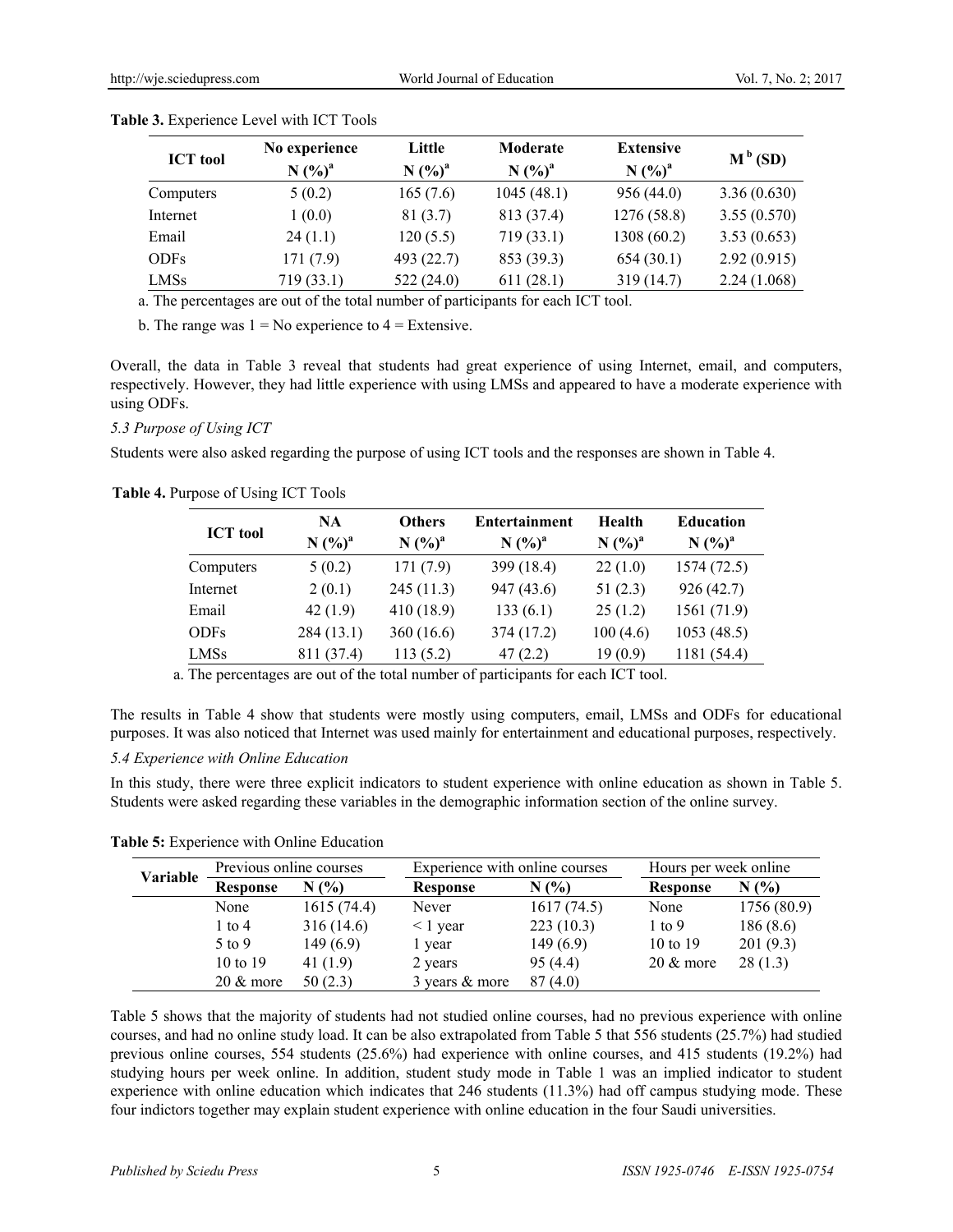# *5.5 Student Satisfaction with Using ODFs*

Students finally were asked regarding their satisfaction with using ODFs in the learning process and the responses are presented in Table 6.

#### **Table 6.** Student Satisfaction

| <b>Item</b>                                                                                           | $M^b(SD)$   |
|-------------------------------------------------------------------------------------------------------|-------------|
| I would like to study other courses using online discussion forums                                    | 2.51(0.971) |
| I feel a sense of achievement when using online discussion forums                                     | 2.65(0.875) |
| I enjoy using online discussion forums                                                                | 2.74(0.881) |
| I recommend using online discussion forums to other students                                          | 2.77(0.863) |
| I feel bored when using online discussion forums <sup>a</sup>                                         | 2.51(0.907) |
| I am more satisfied with online discussion forums than face to face discussion                        | 2.48(0.967) |
| The time I spend in online discussion forums would be better spent in face to face class <sup>a</sup> | 2.25(0.930) |
| Overall, I am satisfied with online discussion forums                                                 | 2.83(0.778) |
| Satisfaction scale                                                                                    | 2.59(0.656) |

a. Reversed.

b. Using Likert scale for agreement with range of  $1 =$  strongly disagree to  $4 =$  strongly agree.

Overall, the data in Table 6 indicate that students were satisfied with using ODFs in the learning process ( $M = 2.59$ ,  $SD = .656$ ). Particularly, they agreed to recommend using ODFs to other students and they enjoyed using them in their learning.

#### *5.6 Relationships between Student Satisfaction with Using ODFs and the Study Variables*

These relationships were examined using bivariate correlation analysis and the correlation coefficients of these relationships are shown in Table 7 and Table 8.

| Variable      | <b>Satisfaction</b> | Variable               | <b>Satisfaction</b> | Variable          | <b>Satisfaction</b> |
|---------------|---------------------|------------------------|---------------------|-------------------|---------------------|
| Gender        | $-0.096$            | Employment status      | .124 <sup>b</sup>   | Study year        | .059 $^{\rm b}$     |
| Age           | $218^{\rm b}$       | Nationality            | $-.026$             | <b>GPA</b>        | $-115^{b}$          |
| Study mode    | .125 <sup>b</sup>   | Program of study       | .011                | Total study hours | $-.026$             |
| Study type    | $203^{b}$           | <b>Education</b> level | .004                |                   |                     |
| $\sim$ $\sim$ |                     |                        |                     |                   |                     |

**Table 7.** Correlations of Demographics

a.  $P < 0.05$ .

 $b. P < .01$ .

The results in Table 7 indicate that significant and positive relationships were found with most of the study demographic variables. Older students, studying off campus or both modes students, part time students, worker students, or students in the late study years were more satisfied with using ODFs than other students. The significant and negative relationship with gender  $(r = -0.096, p < 0.01)$  indicates that male students were more satisfied with using ODFs than female students whereas the significant and negative relationship with GPA  $(r = -115, p \le 0.01)$ indicates that students with less GPAs were more satisfied with using ODFs than students with high GPAs. However, there were no significant relationships between student satisfaction with ODFs and nationality, program of study, educational level, and study load.

Similarly, the results in Table 8 indicate that most of the ICT and online education variables had significant and positive relationships with student satisfaction. The significant and negative relationship with the purpose of using email  $(r = -0.45, p < 0.05)$  indicates that students who were using email for non-educational purposes were more satisfied with using ODFs than those who were using it for educational purposes. However, there were no significant relationships between student satisfaction with ODFs and the frequent use of Internet and email.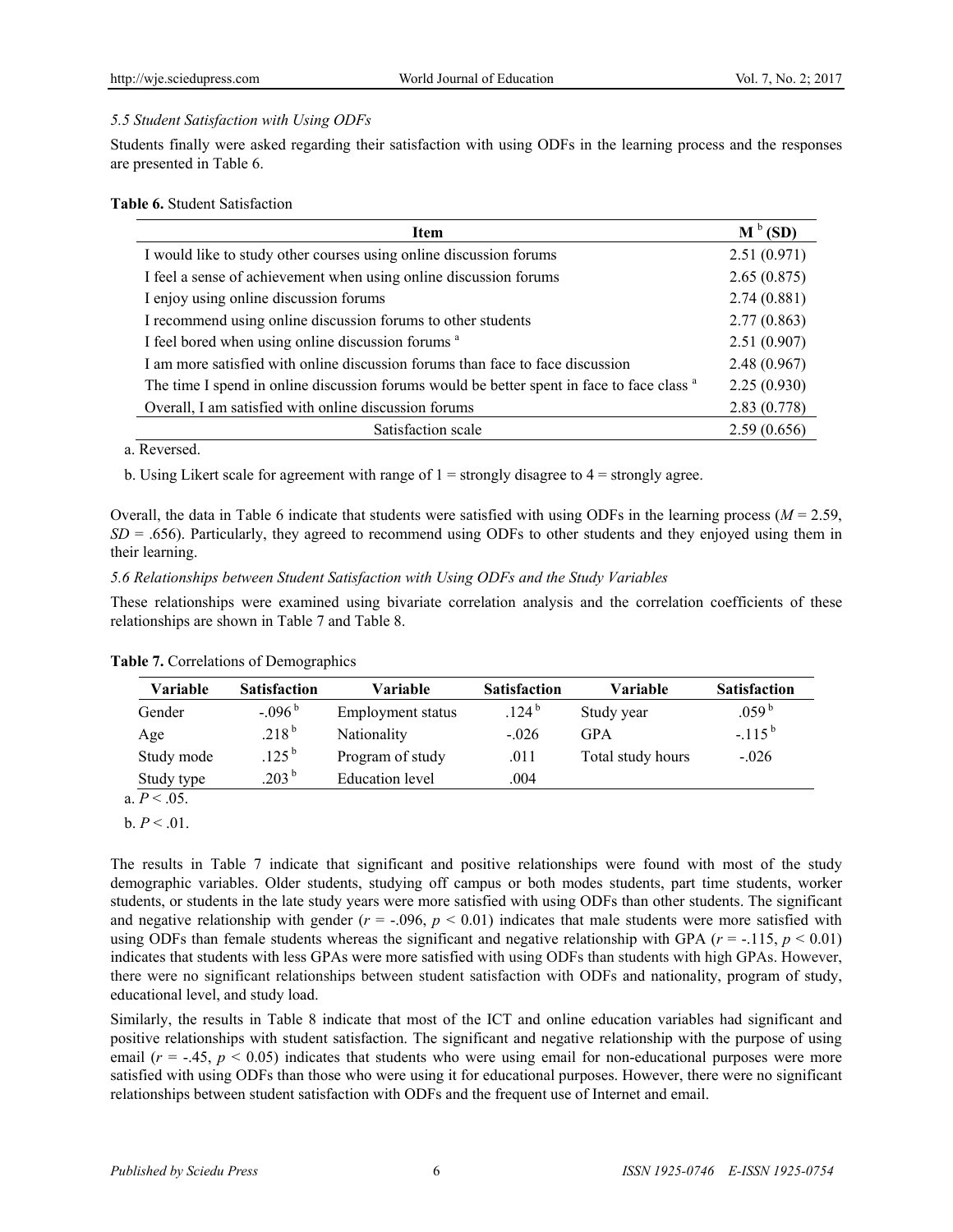| <b>Variable</b>           | $Sat.^c$ | <b>Variable</b>                   | $Sat.$ <sup>c</sup> | <b>Variable</b>                         | Sat. $\degree$      |
|---------------------------|----------|-----------------------------------|---------------------|-----------------------------------------|---------------------|
| Frequent use of computers |          | $.114b$ Experience with computers |                     | .108 $b$ Purpose of using computers     | .033                |
| Frequent use of Internet  |          | .039 Experience with Internet     |                     | .079 $b$ Purpose of using Internet      | $.117^{b}$          |
| Frequent use of email     |          | .036 Experience with email        |                     | .089 $b$ Purpose of using email         | $-.45a$             |
| Frequent use of ODFs      |          | .320 $b$ Experience with ODFs     |                     | .254 $b$ Purpose of using ODFs          | $.177^{\rm b}$      |
| Frequent use of LMSs      |          | .166 $b$ Experience with LMSs     |                     | .184 $b$ Purpose of using LMSs          | .123 <sup>b</sup>   |
| Online study hours        |          | .173 $b$ Previous online courses  |                     | .187 $b$ Experience with online courses | $.177^{\mathrm{b}}$ |

**Table 8.** Correlations of Experience with ICT and Online Education

a.  $P < .05$ .

 $b. P < .01.$ 

c. Satisfaction

#### **6. Discussion**

This study aimed to investigate student satisfaction with using ODFs at four Saudi universities. It also examined the relationships between student satisfaction with using ODFs and student demographics as well as with their experience with ICT and online education. The findings indicate that students at Saudi universities are satisfied with using ODFs (see Table 6). This finding supports the work of Alamro and Schofield (2012) and Altaf (2013), who revealed similar findings in the same context. It is also in line with the findings of Shana (2009), who found that students are satisfied with using ODFs alongside traditional learning in another context. Investigation of student experience with ICT reveals that while the use of educational tools such LMSs appears to be limited (see Table 2), the use of other ICT tools in this study seems to be for educational purposes (see Table 4). Students at Saudi universities reported different experience levels with using ICT tools (see Table 3) and that was compatible with their use in general (see Table 2). However, they reported a low level of experience with online education (see Table 5).

The relationships between student satisfaction and their demographics were examined. Across the four universities, the findings reveal that older students, studying off campus or both modes students, part time students, worker students, or students in the late study years were more satisfied with using ODFs than other students (see Table 7). The finding that old student and part time students were more satisfied than other students is inconsistent with finding of Ryan (2013) and Jackson (2014), respectively, who found no relationship between student satisfaction with using ODFs and student age or student study type in another context. A high level of life commitments or engaging in the labour market may make those students with these particular demographics more satisfied with using ODFs than others where such obligations are the responsibility of the students. This finding is likely to be attributable to the flexibility in time and location when using ODFs (Al-Ismaiel, 2013; Alamro & Schofield, 2012; Bye, Smith, & Rallis, 2009; Cheung, Hew, & Ling Ng, 2008; Ismail, Mahmood, & Babiker, 2013).

In the present study, the finding that male students were more satisfied with using ODFs than female students disagrees with the finding of Jackson (2014), who found student satisfaction with using ODFs does not differ based on student gender in another context. This finding is likely to be attributable to the limited home Internet access for female students within the Saudi context (Aldebasi & Ahmed, 2013; Alhareth, 2013; Miliany, 2014). That is to say, the unavailability of the Internet to female students may make them less satisfied with using ODFs due to the culture restriction.

The findings of the present study also reveal that students with less GPAs were more satisfied with using ODFs than students with high GPAs. This finding dose not align with the finding of Jackson (2014), who found student satisfaction with using ODFs does not differ based on student GPA in another context. Students in the present study had a high degree of traditional learning experience (see Table 5), which may have allowed them to feel that this learning method is better than other methods. This is in line with the assertion regarding the influence of traditional learning on university students in the same context made by Hamdan (2014). In another context, Selwyn (2007) asserted that many university students are compelled to adopt low-level learning methods rather than ICT tools, because "there is simply no time to develop new skills at the risk of jeopardizing work and, ultimately, final examination grades and degree classifications" (p. 89). That means, while higher student engagement in ODFs is likely to increase student satisfaction (AlJeraisy et al., 2015; AlMahamoud & Elebiary, 2013), excellent student preference of traditional learning may make them less satisfied with other forms of learning. Student preference of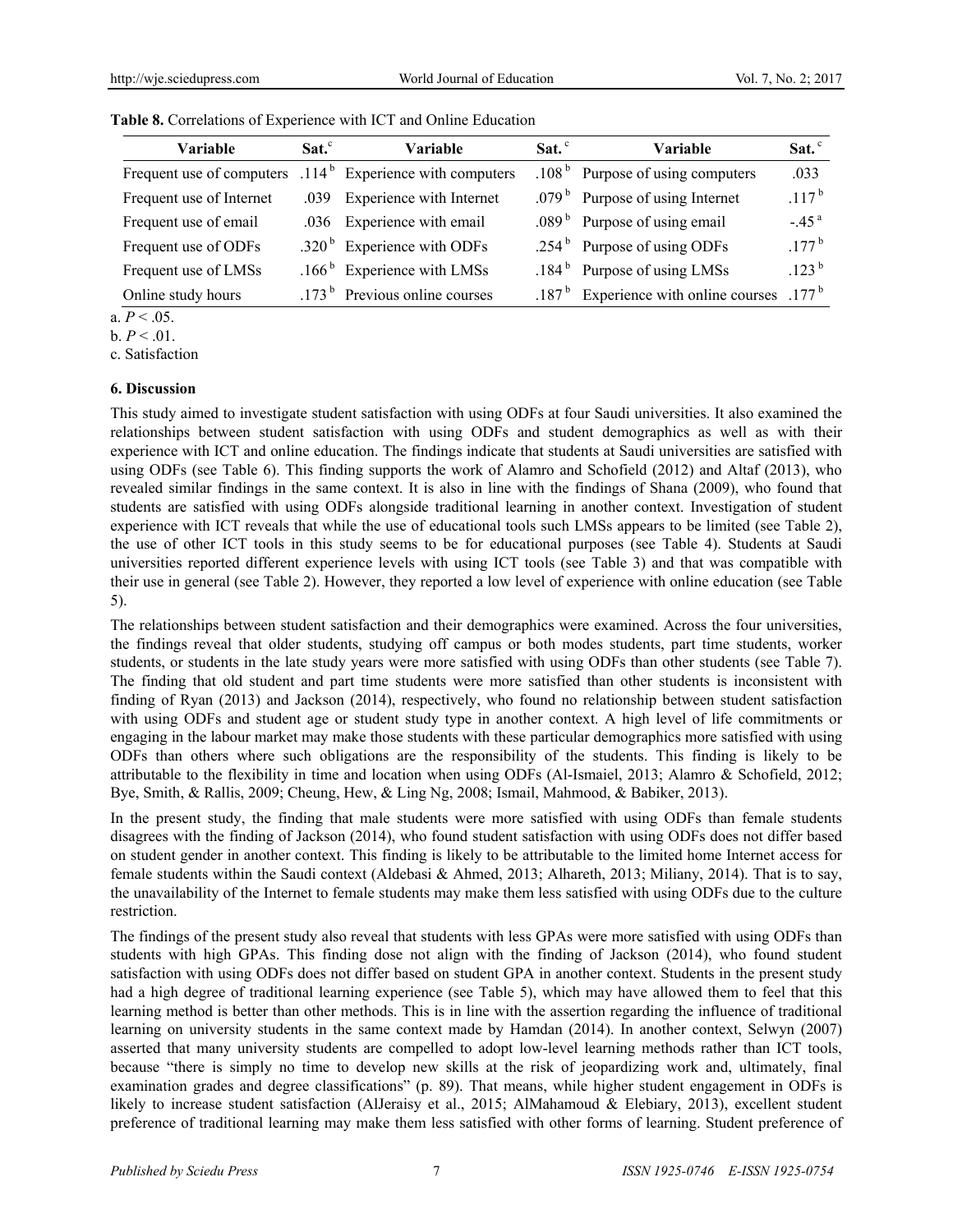traditional learning was found to be one of the dimensions that limits their engagement in ODFs in the same context (Al-Ismaiel, 2013).

The findings of the present study also reveal that student demographics include nationality, program of study, educational level, and study load had no relationships with student satisfaction with ODFs. However, examining the relationships between student satisfaction with using ODFs and their experience with ICT and online education reveals that students increased experience of ICT and online education seems to make them more qualified to work with ODFs and, in turn, that makes them satisfied with using ODFs in general. This finding somewhat contrasts Ryan (2013) findings, who found that computer expertise did not relate to student satisfaction with ODFs. However, this finding intensifies the relationship between student satisfaction with using ODFs and the number of previous online courses as found by Jackson (2014) and Ryan (2013) in another context. This finding of the present study is also in agreement with previous research in the same context (AlJeraisy et al., 2015; AlMahamoud & Elebiary, 2013; Hamdan, 2014), which has indicated that student engagements in ODFs made them more successful and increased their satisfaction with the learning experience, as well as with the LMSs. More engagement in ODFs does not only affect ICT experience for this particular tool, but it also affects online educational experience, since the use of these tools is for educational purposes. It is expected that a higher use of ODFs is likely to lead students to become more satisfied with it, as found with using the Internet by Goyal, Purohit, and Bhaga (2011) in another context. Overall, these results indicate that the experience of ICT and online education appears to have caused students to become satisfied with using ODFs in the present study, although their experience with online education in particular was not high.

# **7. Limitation, Future Directions and Implications**

It would be interesting to see which university students were more satisfied and why, but due to the ethical considerations doing so with pseudonyms would not generate any helpful results. Future research should take into account such ethical limitation in order to make the results more useful and ethical. In this study, it was found that using email for non-educational purposes had a significant and positive relationship with student satisfaction with using ODFs for educational purposes (Table 8) which makes further investigation of the reasons behind this unexpected finding would be interesting. According to the results of this study, experience with ICT and online education plays a major role in the satisfaction levels of students. Therefore, training in the effective use of ICT tools, particularly for online activities, is recommended for students, so that they can use ODFs more effectively for pedagogical purposes. The Saudi community must become aware of the benefits brought by the Internet, particularly in the educational field (e.g. see, Alturise & Alojaiman, 2013). Therefore, the responsible person in each family within the Saudi context should allow their family members to access the Internet at any time, while still monitor their usage. If equal access to the Internet is offered for both genders, using ODFs in blended learning courses might be perceived as being more effective and satisfactory for university students regardless of their gender.

# **8. Conclusion**

Students across the four Saudi universities were satisfied with using ODFs in their learning. The relationships between student satisfaction with using ODFs and student demographics as well as with their experience with ICT and online education were examined and discussed. The availability of the Internet, preference of traditional learning, life commitments, and experience with ICT and online education are to be considered when applying to use ODFs effectively and satisfactorily.

#### **Acknowledgements**

This study was funded by the Ministry of Higher Education in Saudi Arabia. The author would like to thank his colleagues and the administrative staff who facilitated the data collection process. The author would like also to thank the research participants who kindly and voluntarily agreed to participate in this study.

# **References**

- Abou Naaj, M., Nachouki, M., & Ankit, A. (2012). Evaluating student satisfaction with blended learning in a gender-segregated environment. *Journal of Information Technology Education: Research, 11*, 185-200.
- Al-Ismaiel, O. A. (2013). *Collaborative blended learning with higher education students in an Arabic context.* Unpublished doctoral dissertation, University of Wollongong, Wollongong, New South Wales, Australia.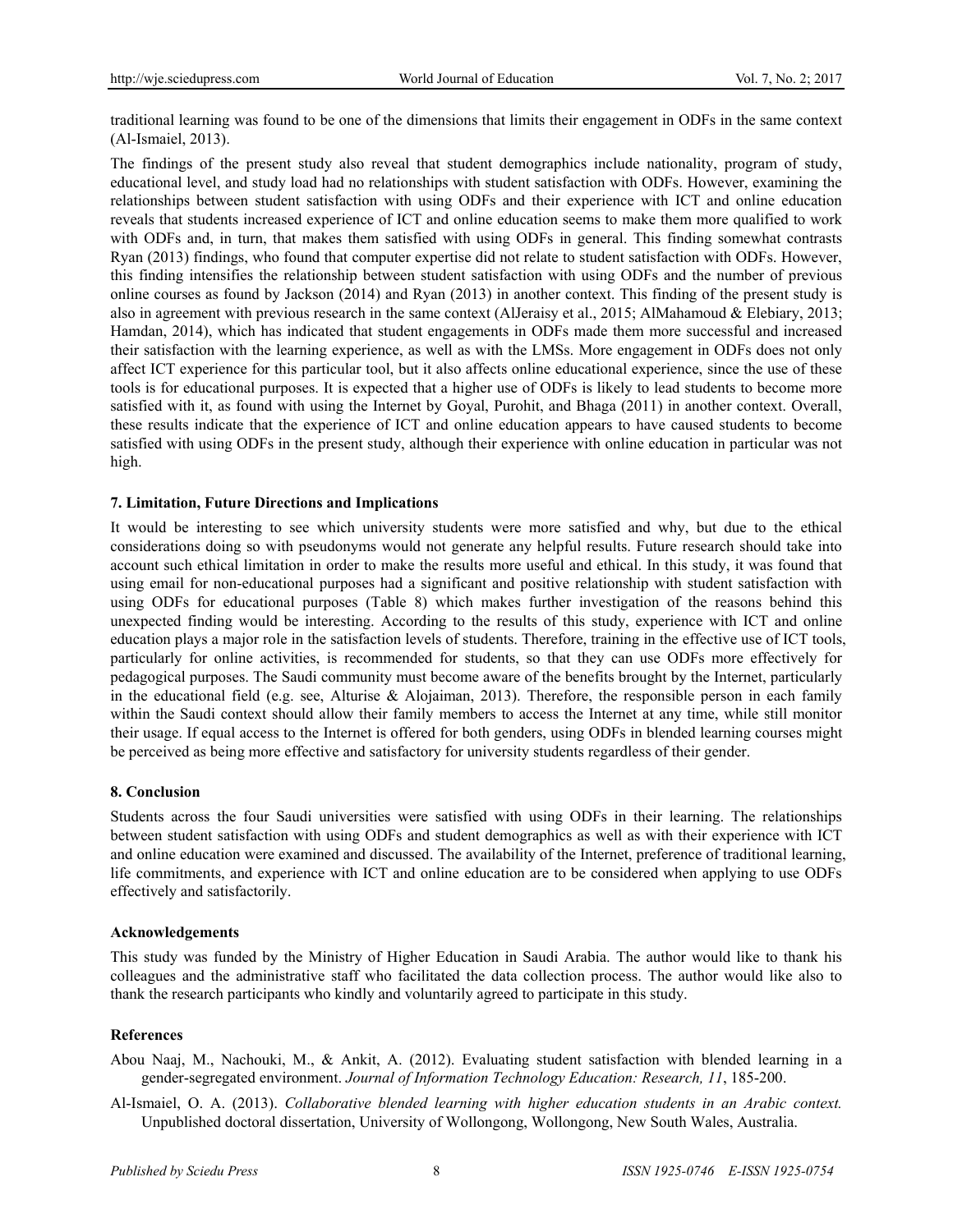- Alamro, A. S., & Schofield, S. (2012). Supporting traditional PBL with online discussion forums: A study from Qassim Medical School. *Medical Teacher, 34*, 20-24. https://doi.org/10.3109/0142159X.2012.656751
- Aldebasi, Y. H., & Ahmed, M. I. (2013). Computer and Internet utilization among the medical students in Qassim University, Saudi Arabia. *Journal of Clinical and Diagnostic Research, 7*(6), 1105-1108. https://doi.org/10.7860/jcdr/2013/5891.3092
- Alebaikan, R., & Troudi, S. (2010). Online discussion in blended courses at Saudi Universities. *Procedia Social and Behavioral Sciences, 2*(2), 507-514. https://doi.org/10.1016/j.sbspro.2010.03.054
- Algahtani, A. F. (2011). *Evaluating the effectiveness of the e-learning experience in some universities in Saudi Arabia from male students perceptions.* Unpublished doctoral dissertation, Durham University, Durham, England, United Kingdom.
- Alhareth, Y. A. (2013). E-learning contribution to the enhancement of higher education opportunities for women in Saudi Arabia (Pilot study). *US-China Education Review A, 3*(9), 637-648.
- AlJeraisy, M. N., Mohammad, H., Fayyoumi, A., & Alrashideh, W. (2015). Web 2.0 in education: The impact of discussion board on student performance and satisfaction. *The Turkish Online Journal of Educational Technology, 14*(2), 247-259.
- AlMahamoud, S., & Elebiary, H. (2013, March). *Students outcomes & satisfaction in classical & blended courses: Comparison study.* Paper presented at the Society for Information Technology & Teacher Education International Conference, New Orleans, Louisiana, United States.
- Altaf, E. A. (2013). *Online instruction in Saudi Arabian universities: Attitudes and satisfaction towards e-learning systems.* Unpublished doctoral dissertation, The University of Newcastle, Newcastle, New South Wales, Australia.
- Alturise, F., & Alojaiman, B. (2013). Benefits and challenges of using ICT in Saudi Arabia universities: A literature review. *International Journal of Information Technology & Computer Science, 11*(2), 46-55.
- Alzahrani, M. G. (2017). The effect of using online discussion forums on students' learning. *Turkish Online Journal of Educational Technology, 16*(1), 164-176.
- Bolliger, D. U., & Wasilik, O. (2009). Factors influencing faculty satisfaction with online teaching and learning in higher education. *Distance Education, 30*(1), 103-116. https://doi.org/10.1080/01587910902845949
- Bryman, A. (2012). *Social research methods* (4th ed.). New York: Oxford University Press.
- Bye, L., Smith, S., & Rallis, H. (2009). Reflection using an online discussion forum: Impact on student learning and satisfaction. *Social Work Education, 28*(8), 841-855. https://doi.org/10.1080/02615470802641322
- Carver, R. H., & Nash, J. G. (2012). *Doing data analysis with SPSS version 18*. Boston: Richard Stratton.
- Cheung, W. S., Hew, K. F., & Ling Ng, C. S. (2008). Toward an understanding of why students contribute in asynchronous online discussions. *Journal of Educational Computing Research, 38*(1), 29-50. https://doi.org/10.2190/EC.38.1.b
- Colbran, S., & Al-Ghreimil, N. (2013). The role of information technology in supporting quality teaching and learning. In L. Smith & A. Abouammoh (Eds.), *Higher education in Saudi Arabia: Achievements, challenges and opportunities* (pp. 73-82). Dordrecht, Netherlands, Europe: Springer. https://doi.org/10.1007/978-94-007-6321-0\_7
- Connolly, P. (2007). *Quantitative data analysis in education: A critical introduction using SPSS*. New York: Routledge.
- Denscombe, M. (2007). *The good research guide: For small-scale social research projects* (3rd ed.). Maidenhead, Berkshire, United Kingdom: Open University Press.
- Field, A. P. (2009). *Discovering statistics using SPSS* (3rd ed.). London: Sage.
- Garnham, C., & Kaleta, R. (2002). Introduction to Hybrid Courses. *Teaching with Technology Today, 8*(6). Retrieved from http://www.uwsa.edu/ttt/articles/garnham.htm
- Goyal, E., Purohit, S., & Bhaga, M. (2011). Study of satisfaction and usability of the Internet on student's performance. *International Journal of Education and Development using Information and Communication Technology, 7*(1), 110-119.